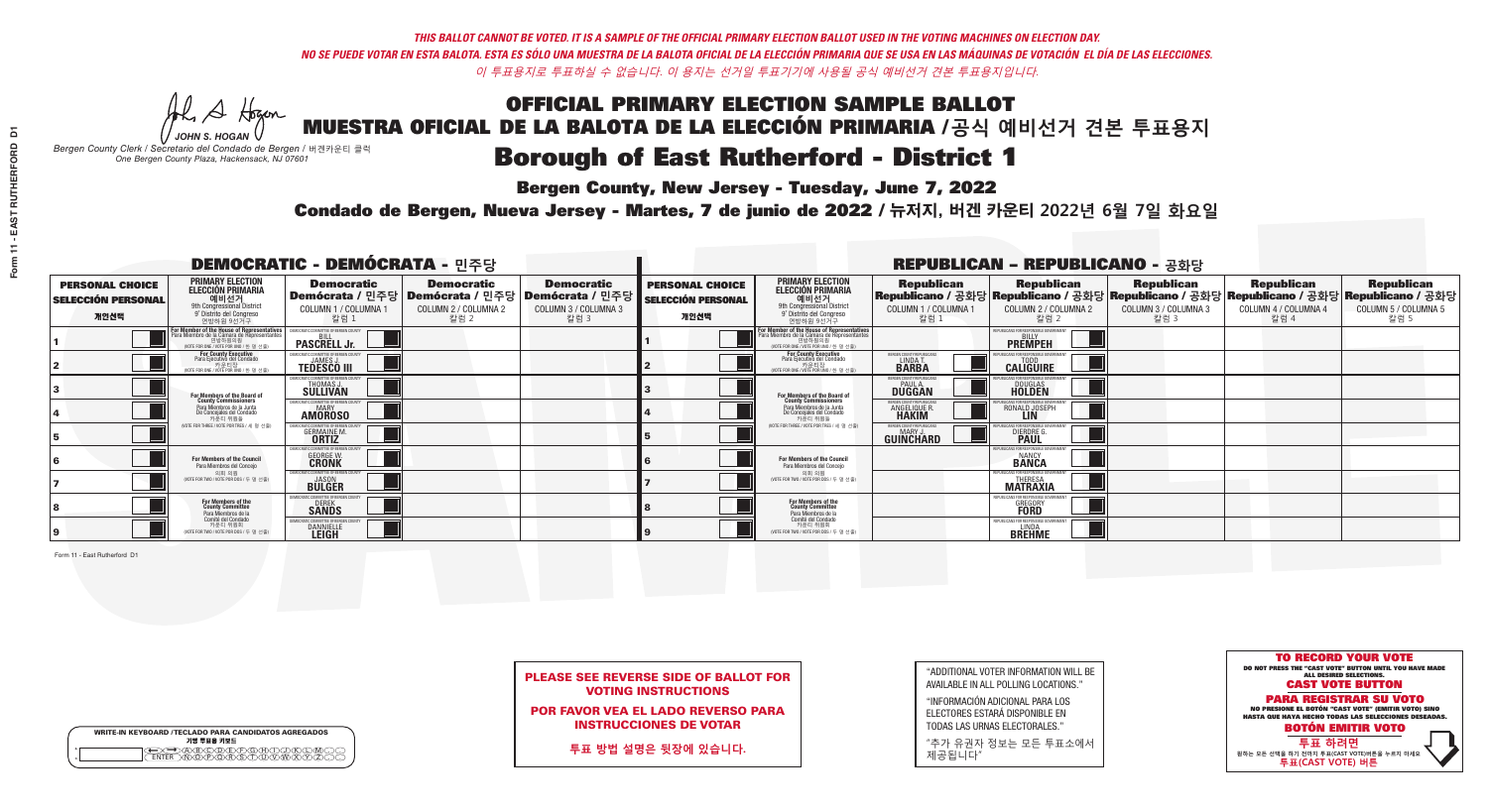A Hogen *JOHN S. HOGAN*

| <b>WRITE-IN KEYBOARD /TECLADO PARA CANDIDATOS AGREGADOS</b><br>기명 투표용 키보드 |  |
|---------------------------------------------------------------------------|--|
| ABCDDECRGA<br><u> ቅለሽነጅለች</u>                                             |  |

# OFFICIAL PRIMARY ELECTION SAMPLE BALLOT

MUESTRA OFICIAL DE LA BALOTA DE LA ELECCIÓN PRIMARIA /**공식 예비선거 견본 투표용지** *Bergen County Clerk / Secretario del Condado de Bergen /* 버겐카운티 클럭

**Borough of East Rutherford - District 2** 

**Bergen County, New Jersey - Tuesday, June 7, 2022** 

*One Bergen County Plaza, Hackensack, NJ 07601*



PLEASE SEE REVERSE SIDE OF BALLOT FOR VOTING INSTRUCTIONS

POR FAVOR VEA EL LADO REVERSO PARA INSTRUCCIONES DE VOTAR

**투표 방법 설명은 뒷장에 있습니다.**

"ADDITIONAL VOTER INFORMATION WILL BE AVAILABLE IN ALL POLLING LOCATIONS."

"INFORMACIÓN ADICIONAL PARA LOS ELECTORES ESTARÁ DISPONIBLE EN TODAS LAS URNAS ELECTORALES."

"추가 유권자 정보는 모든 투표소에서 제공됩니다"

Condado de Bergen, Nueva Jersey - Martes, 7 de junio de 2022 / 뉴저지, 버겐 카운티 2022년 6월 7일 화요일 *One Bergen County Plaza, Hackensack, NJ 07601*

| <b>DEMOCRATIC - DEMÓCRATA - 민주당</b>                         |                                                                                                                                             |                                                                             |                                                   |                                                                                                        |                                                             |                                                                                                                                               |                                                           | <b>REPUBLICAN - REPUBLICANO - 공화당</b>                                                                                                          |                                                   |                                                   |                                                   |
|-------------------------------------------------------------|---------------------------------------------------------------------------------------------------------------------------------------------|-----------------------------------------------------------------------------|---------------------------------------------------|--------------------------------------------------------------------------------------------------------|-------------------------------------------------------------|-----------------------------------------------------------------------------------------------------------------------------------------------|-----------------------------------------------------------|------------------------------------------------------------------------------------------------------------------------------------------------|---------------------------------------------------|---------------------------------------------------|---------------------------------------------------|
| <b>PERSONAL CHOICE</b><br><b>SELECCIÓN PERSONAL</b><br>개인선택 | <b>PRIMARY ELECTION</b><br><b>ELECCIÓN PRIMARIA</b><br>예비선거<br>애비선거<br>9° Distrito del Congreso<br>연방하원 9선거구                                | <b>Democratic</b><br>COLUMN 1 / COLUMNA 1<br>칼럼 :                           | <b>Democratic</b><br>COLUMN 2 / COLUMNA 2<br>칼럼 2 | <b>Democratic</b><br>│Demócrata / 민주당│Demócrata / 민주당│Demócrata / 민주당┃<br>COLUMN 3 / COLUMNA 3<br>칼럼 3 | <b>PERSONAL CHOICE</b><br><b>SELECCIÓN PERSONAL</b><br>개인선택 | <b>PRIMARY ELECTION</b><br>ELECCIÓN PRIMARIA<br>예비선거<br>9th Congressional District<br>9° Distrito del Congreso<br>연방하원 9선거구                   | <b>Republican</b><br>COLUMN 1 / COLUMNA 1<br>■칼럼 1        | <b>Republican</b><br>Republicano / 공화당 Republicano / 공화당 Republicano / 공화당 Republicano / 공화당 Republicano / 공화당<br>COLUMN 2 / COLUMNA 2<br>칼럼 2 | <b>Republican</b><br>COLUMN 3 / COLUMNA 3<br>칼럼 3 | <b>Republican</b><br>COLUMN 4 / COLUMNA 4<br>칼럼 4 | <b>Republican</b><br>COLUMN 5 / COLUMNA 5<br>칼럼 5 |
|                                                             | or Member of the House of Representatives<br>ara Miembro de la Cámara de Representantes<br>연방하원의원<br>(VOTE FOR ONE / VOTE POR UNO / 한 명 선출) | <b>PASCRELL Jr.</b>                                                         |                                                   |                                                                                                        |                                                             | For Member of the House of Representatives<br>Para Miembro de la Cámara de Representantes<br>연방하원의원<br>(VOTE FOR ONE / VOTE POR UNO / 한 명 선출) |                                                           | PUBLICANS FOR RESPONSIBLE GOVERNI<br><b>PREMPEH</b>                                                                                            |                                                   |                                                   |                                                   |
|                                                             | For County Executive<br>Para Ejecutivo del Condado<br>기운티장<br>(VOTE FOR ONE / VOTE POR UNO / 한 명 선출)                                        | <b>EMOCRATIC COMMITTEE OF BERGEN COUNTY</b><br><b>TEDESCO III</b>           |                                                   |                                                                                                        |                                                             | For County Executive<br>Para Ejecutivo del Condado<br>7) 카운티장<br>(VOTE FOR ONE / VOTE POR UNO / 한 명 선출)                                       | BERGEN COUNTY REPUBLICAN<br><b>LINDAT</b><br><b>BARBA</b> | <b>CALIGUIRE</b>                                                                                                                               |                                                   |                                                   |                                                   |
|                                                             | <b>For Members of the Board of<br/>County Commissioners</b>                                                                                 | )CRATIC COMMITTEE OF BERGEN CI<br>THOMAS J.                                 |                                                   |                                                                                                        |                                                             | For Members of the Board of<br>County Commissioners                                                                                           | ERGEN COUNTY REPUBLICA<br><b>PAUL A.</b><br><b>DUGGAN</b> | <b>DOUGLAS</b>                                                                                                                                 |                                                   |                                                   |                                                   |
|                                                             | Para Miembros de la Junta<br>De Concejales del Condado<br>카우티 위원들                                                                           | MOCRATIC COMMITTEE OF BERGEN COUNT<br><b>MARY</b><br><b>AMOROSO</b>         |                                                   |                                                                                                        |                                                             | Para Miembros de la Junta<br>De Concejales del Condado<br>카우티 위원들                                                                             | <b>FRGEN COUNTY REPUBLICAN</b><br><b>ANGELIQUE F</b>      | IS ENR RESPONSIRI E GOVERN<br>RONALD JOSEPH                                                                                                    |                                                   |                                                   |                                                   |
|                                                             | (VOTE FOR THREE / VOTE POR TRES / 세 명 선출)                                                                                                   | ATIC COMMITTEE OF BERGEN CI<br><b>GERMAINE M</b><br><b>ORTIZ</b>            |                                                   |                                                                                                        |                                                             | NOTE FOR THREE / VOTE POR TRES / 세 명 선출)                                                                                                      | <b>FRGEN COUNTY REPUBLICANS</b><br>MARY J<br>GUINCHARD    | <b>DIERDRE</b>                                                                                                                                 |                                                   |                                                   |                                                   |
|                                                             | <b>For Members of the Council</b><br>Para Miembros del Conceio                                                                              | MOCRATIC COMMITTEE OF BERGEN (<br><b>GEORGE W.</b>                          |                                                   |                                                                                                        |                                                             | <b>For Members of the Council</b><br>Para Miembros del Conceio                                                                                |                                                           | <b>BANCY</b>                                                                                                                                   |                                                   |                                                   |                                                   |
|                                                             | 의회 의원<br>(VOTE FOR TWO / VOTE POR DOS / 두 명 선출)                                                                                             | MOCRATIC COMMITTEE OF BERGEN C<br><b>BULGER</b>                             |                                                   |                                                                                                        |                                                             | 의회 의원<br>NOTE FOR TWO / VOTE POR DOS / 두 명 선출)                                                                                                |                                                           | <b>MATRAXIA</b>                                                                                                                                |                                                   |                                                   |                                                   |
|                                                             | For Members of the<br>County Committee<br>Para Miembros de la                                                                               | <b>SEGALINI</b>                                                             |                                                   |                                                                                                        |                                                             | For Members of the<br>County Committee<br>Para Miembros de la<br>Comité del Condado                                                           |                                                           | PUBLICANS FOR RESPONSIBLE (<br>SEGALINI                                                                                                        |                                                   |                                                   |                                                   |
|                                                             | Comité del Condado<br>카운티 위원회<br>(VOTE FOR TWO / VOTE POR DOS / 두 명 선출)                                                                     | <b>MOCRATIC COMMITTEE OF BERGEN COUNT</b><br><b>JOANNE</b><br><b>DEZEGO</b> |                                                   |                                                                                                        |                                                             | 카운티 위원회<br>NOTE FOR TWO / VOTE POR DOS / 두 명 선출)                                                                                              |                                                           | PUBLICANS FOR RESPONSIBLE G<br><b>RINALDI</b>                                                                                                  |                                                   |                                                   |                                                   |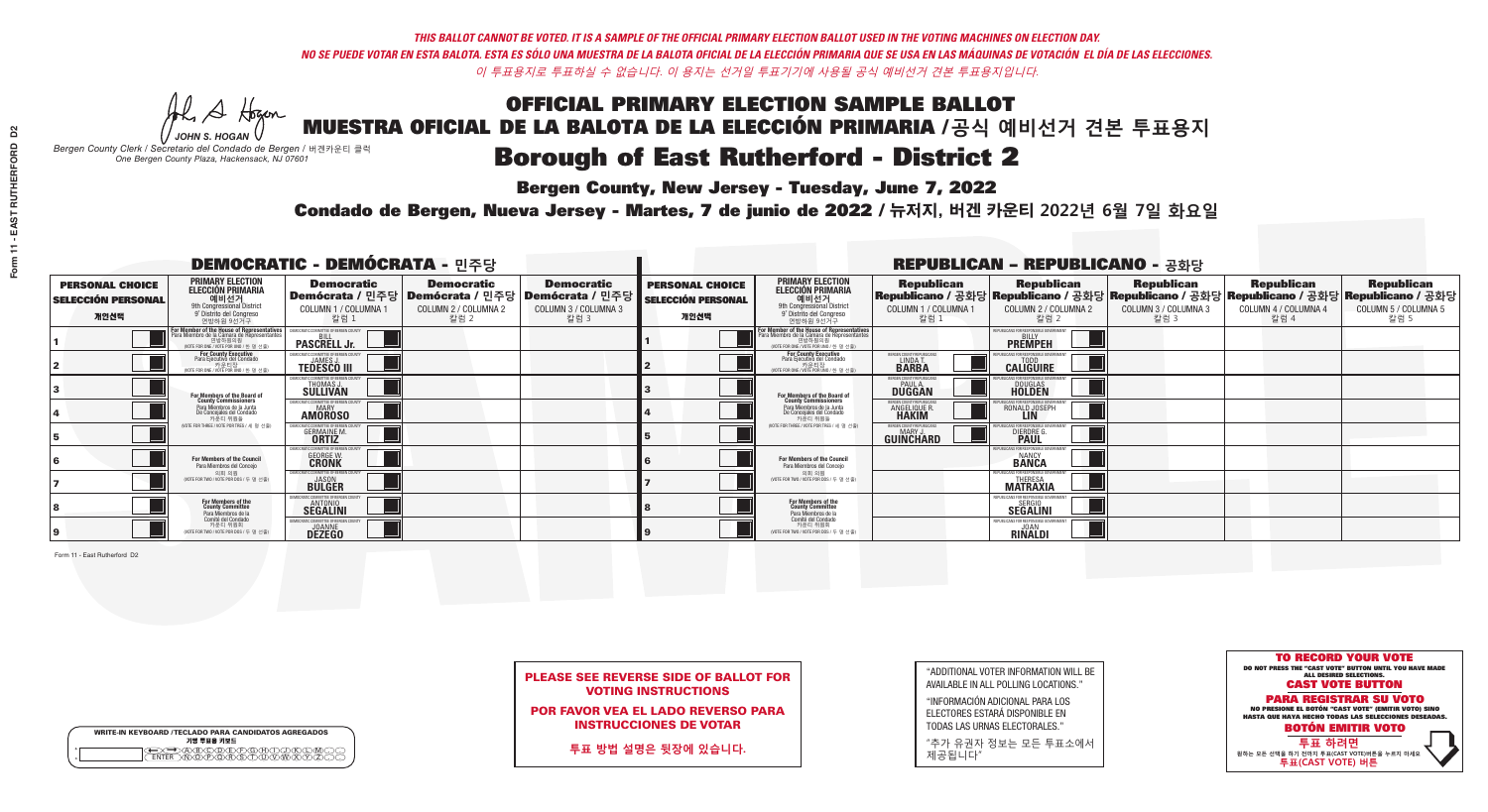## OFFICIAL PRIMARY ELECTION SAMPLE BALLOT MUESTRA OFICIAL DE LA BALOTA DE LA ELECCIÓN PRIMARIA /**공식 예비선거 견본 투표용지 Borough of East Rutherford - District 3**

A Hogen

**Bergen County, New Jersey - Tuesday, June 7, 2022** 

| <b>WRITE-IN KEYBOARD /TECLADO PARA CANDIDATOS AGREGADOS</b><br>기명 투표용 키보드 |  |
|---------------------------------------------------------------------------|--|
| E A BOO DE DO BODO KI<br>MA BA BA SA MWA XI                               |  |

*JOHN S. HOGAN Bergen County Clerk / Secretario del Condado de Bergen /* 버겐카운티 클럭 *One Bergen County Plaza, Hackensack, NJ 07601*



PLEASE SEE REVERSE SIDE OF BALLOT FOR VOTING INSTRUCTIONS

POR FAVOR VEA EL LADO REVERSO PARA INSTRUCCIONES DE VOTAR

**투표 방법 설명은 뒷장에 있습니다.**

"ADDITIONAL VOTER INFORMATION WILL BE AVAILABLE IN ALL POLLING LOCATIONS."

"INFORMACIÓN ADICIONAL PARA LOS ELECTORES ESTARÁ DISPONIBLE EN TODAS LAS URNAS ELECTORALES."

"추가 유권자 정보는 모든 투표소에서 제공됩니다"

Condado de Bergen, Nueva Jersey - Martes, 7 de junio de 2022 / 뉴저지, 버겐 카운티 2022년 6월 7일 화요일 *One Bergen County Plaza, Hackensack, NJ 07601*

| <b>DEMOCRATIC - DEMÓCRATA - 민주당</b>                         |                                                                                                                                               |                                                                          |                                                   |                                                                                                        |                                                             |                                                                                                                                   |                                                           | <b>REPUBLICAN - REPUBLICANO - 공화당</b>                                                                                                          |                                                   |                                                   |                                                   |
|-------------------------------------------------------------|-----------------------------------------------------------------------------------------------------------------------------------------------|--------------------------------------------------------------------------|---------------------------------------------------|--------------------------------------------------------------------------------------------------------|-------------------------------------------------------------|-----------------------------------------------------------------------------------------------------------------------------------|-----------------------------------------------------------|------------------------------------------------------------------------------------------------------------------------------------------------|---------------------------------------------------|---------------------------------------------------|---------------------------------------------------|
| <b>PERSONAL CHOICE</b><br><b>SELECCIÓN PERSONAL</b><br>개인선택 | <b>PRIMARY ELECTION</b><br><b>ELECCIÓN PRIMARIA</b><br>예비선거<br><sup>9th</sup> Congressional District<br>9° Distrito del Congreso<br>연방하원 9선거구 | <b>Democratic</b><br>COLUMN 1 / COLUMNA 1<br>칼럼 :                        | <b>Democratic</b><br>COLUMN 2 / COLUMNA 2<br>칼럼 2 | <b>Democratic</b><br>│Demócrata / 민주당│Demócrata / 민주당│Demócrata / 민주당┃<br>COLUMN 3 / COLUMNA 3<br>칼럼 3 | <b>PERSONAL CHOICE</b><br><b>SELECCIÓN PERSONAL</b><br>개인선택 | <b>PRIMARY ELECTION</b><br>ELECCIÓN PRIMARIA<br>예비선거<br>9th Congressional District<br>9° Distrito del Congreso<br>연방하원 9선거구       | <b>Republican</b><br>COLUMN 1 / COLUMNA 1<br>칼럼 1         | <b>Republican</b><br>Republicano / 공화당 Republicano / 공화당 Republicano / 공화당 Republicano / 공화당 Republicano / 공화당<br>COLUMN 2 / COLUMNA 2<br>칼럼 2 | <b>Republican</b><br>COLUMN 3 / COLUMNA 3<br>칼럼 3 | <b>Republican</b><br>COLUMN 4 / COLUMNA 4<br>칼럼 4 | <b>Republican</b><br>COLUMN 5 / COLUMNA 5<br>칼럼 5 |
|                                                             | or Member of the House of Representatives<br>ara Miembro de la Cámara de Representantes<br>연방하원의원<br>(VOTE FOR ONE / VOTE POR UNO / 한 명 선출)   | <b>PASCRELL Jr.</b>                                                      |                                                   |                                                                                                        |                                                             | For Member of the House of Representatives<br>Para Miembro de la Cámara de Representantes<br>WOTE FOR ONE / VOTE POR UNO / 한 명 선출 |                                                           | PUBLICANS FOR RESPONSIBLE GOVERNI<br><b>PREMPEH</b>                                                                                            |                                                   |                                                   |                                                   |
|                                                             | For County Executive<br>Para Ejecutivo del Condado<br>가운티장<br>(VOTE FOR ONE / VOTE POR UNO / 한 명 선출)                                          | DEMOCRATIC COMMITTEE OF BERGEN COUNTY<br><b>TEDESCO III</b>              |                                                   |                                                                                                        |                                                             | For County Executive<br>Para Ejecutivo del Condado<br>카운티장<br>(WOTE FOR ONE / VOTE POR UNO / 한 명 선출)                              | BERGEN COUNTY REPUBLICA<br><b>I INDAT</b><br><b>BARBA</b> | <b>CALIGUIRE</b>                                                                                                                               |                                                   |                                                   |                                                   |
|                                                             | <b>For Members of the Board of<br/>County Commissioners</b>                                                                                   | <b><i>MOCRATIC COMMITTEE OF BERGEN COUNT</i></b><br>THOMAS J.            |                                                   |                                                                                                        |                                                             | For Members of the Board of<br>County Commissioners                                                                               | ERGEN COUNTY REPUBLICAN<br>PAUL A.<br><b>DUGGAN</b>       | <b>DOUGLAS</b>                                                                                                                                 |                                                   |                                                   |                                                   |
|                                                             | Para Miembros de la Junta<br>De Concejales del Condado<br>카우티 위원들                                                                             | <b>CRATIC COMMITTEE OF BERGEN COUNT</b><br><b>MARY</b><br><b>AMOROSO</b> |                                                   |                                                                                                        |                                                             | Para Miembros de la Junta<br>De Concejales del Condado<br>카우티 위원들                                                                 | RGEN COUNTY REPUBLICAN<br><b>ANGELIQUE R</b>              | RONALD JOSEPH                                                                                                                                  |                                                   |                                                   |                                                   |
|                                                             | NOTE FOR THREE / VOTE POR TRES / 세 명 선축)                                                                                                      | ATIC COMMITTEE OF BERGEN COI<br><b>GERMAINE M.</b>                       |                                                   |                                                                                                        |                                                             | (VOTE FOR THREE / VOTE POR TRES / 세 명 선출)                                                                                         | ERGEN COUNTY REPUBLICANS<br>MARY J<br>GUINCHARD           | FNR RESPNNSIRI E 1<br><b>DIERDRE</b>                                                                                                           |                                                   |                                                   |                                                   |
|                                                             | For Members of the Council<br>Para Miembros del Conceio                                                                                       | MOCRATIC COMMITTEE OF BERGEN COUNTY<br><b>GEORGE W.</b>                  |                                                   |                                                                                                        |                                                             | For Members of the Council<br>Para Miembros del Concejo                                                                           |                                                           | S ENR RESPANSIRI E<br><b>BANCY</b><br><b>BANCA</b>                                                                                             |                                                   |                                                   |                                                   |
|                                                             | 의회 의원<br>(VOTE FOR TWO / VOTE POR DOS / 두 명 선출)                                                                                               | CRATIC COMMITTEE OF BEBGEN COUNTY<br><b>BULGER</b>                       |                                                   |                                                                                                        |                                                             | 의회 의원<br>NOTE FOR TWO / VOTE POR DOS / 두 명 선출)                                                                                    |                                                           | PUBLICANS FOR RESPONSIBLE (<br><b>MATRAXIA</b>                                                                                                 |                                                   |                                                   |                                                   |
|                                                             | For Members of the<br>County Committee<br>Para Miembros de la<br>Comité del Condado                                                           | <b>TAMMY</b><br><b>VERDÜGO GIL</b>                                       |                                                   |                                                                                                        |                                                             | For Members of the<br>County Committee<br>Para Miembros de la<br>Comité del Condado                                               |                                                           | <b>BRIZZI</b>                                                                                                                                  |                                                   |                                                   |                                                   |
|                                                             | 카운티 위원회<br>NOTE FOR TWO / VOTE POR DOS / 두 명 선출)                                                                                              | <b>NO PETITION FILED</b>                                                 |                                                   |                                                                                                        |                                                             | 카운티 위원회<br>(VOTE FOR TWO / VOTE POR DOS / 두 명 선출)                                                                                 |                                                           | EPUBLICANS FOR RESPONSIBLE G<br><b>BANCY</b><br><b>BANCA</b>                                                                                   |                                                   |                                                   |                                                   |